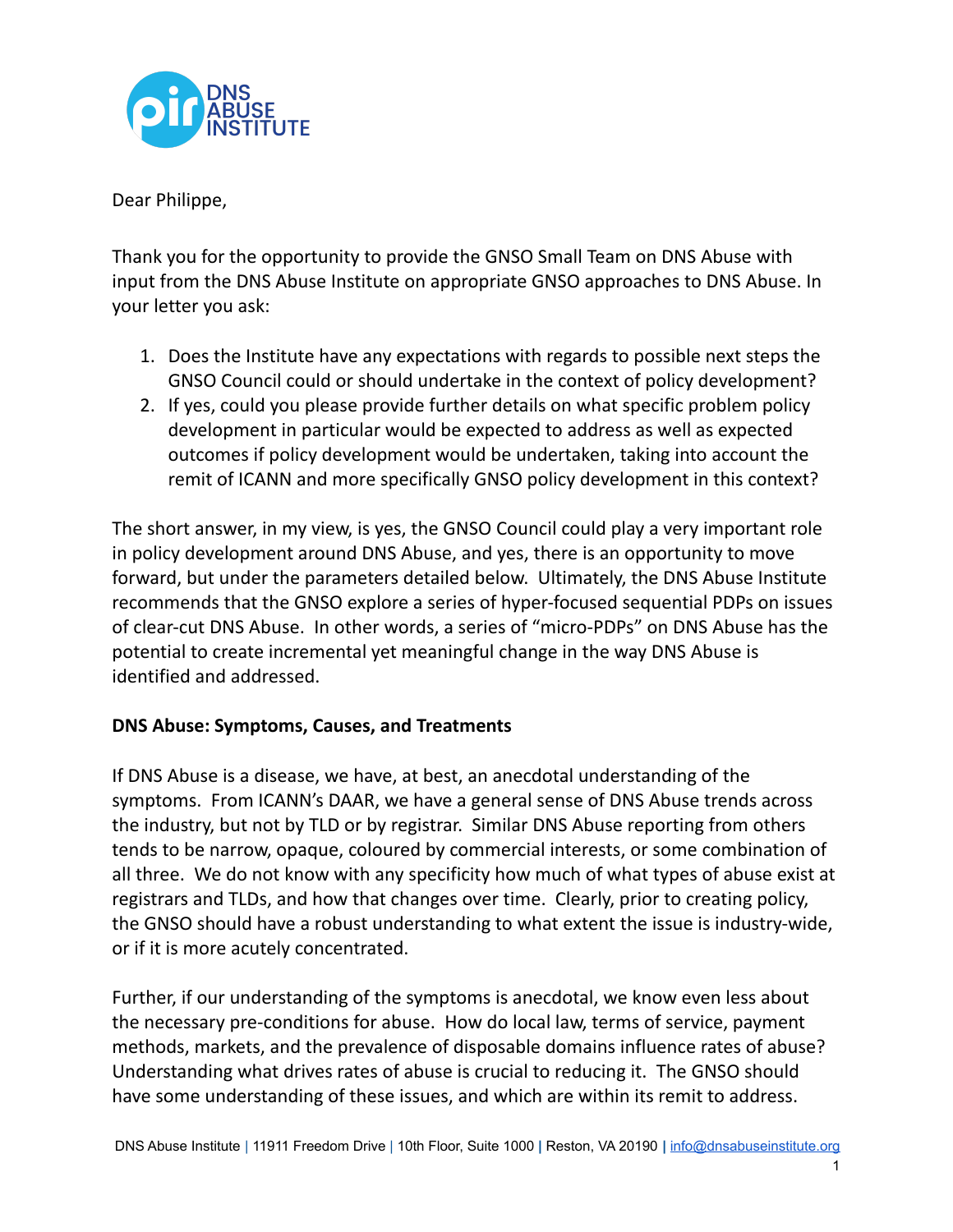

Lastly, we do not know much about the treatments for DNS Abuse. Beyond suspending domains, there are opportunities for sinkholing and intelligence collection, or even preventative approaches, such as malicious registration detection algorithms and registrar incentive programs. Preventing DNS Abuse and reacting to DNS Abuse are important but distinct topics, each with its own complicated considerations.

In the long term, the GNSO should understand the causes, symptoms and treatments for DNS Abuse if it's to help address abuse effectively.

## **Scoping: Less is More**

I'm going to use the soapbox that you've kindly offered to make an argument for an approach that I think is crucial for successful work within ICANN on DNS Abuse, and I apologize in advance for being perhaps overly prescriptive. I'm going to elaborate on *how* to do this work, before getting into *what* this work should be.

This discussion will have two components, one on practical constraints, the other on limitations within ICANN's Bylaws.

### **Practically Scoping DNS Abuse**

Online harms are a complicated global problem, of which abuse that uses domain names are a subset. I have personally led, participated in, or observed many community discussions on the definition of DNS Abuse. Collectively, this has revealed that there isn't always a shared understanding about what DNS Abuse encompasses and that a timely, effective, and satisfying resolution to this definitional question is practically out of reach. There are a multitude of edge-cases and specific interests at play, and we've seen, especially with privacy issues, how the ICANN community struggles to answer fundamental questions of this nature.

As such I would strongly encourage the GNSO to side-step the definitional issue entirely. Just simply do not have it. This is for two reasons:

● There is urgent work to be done on DNS Abuse issues that virtually no one disagrees with; and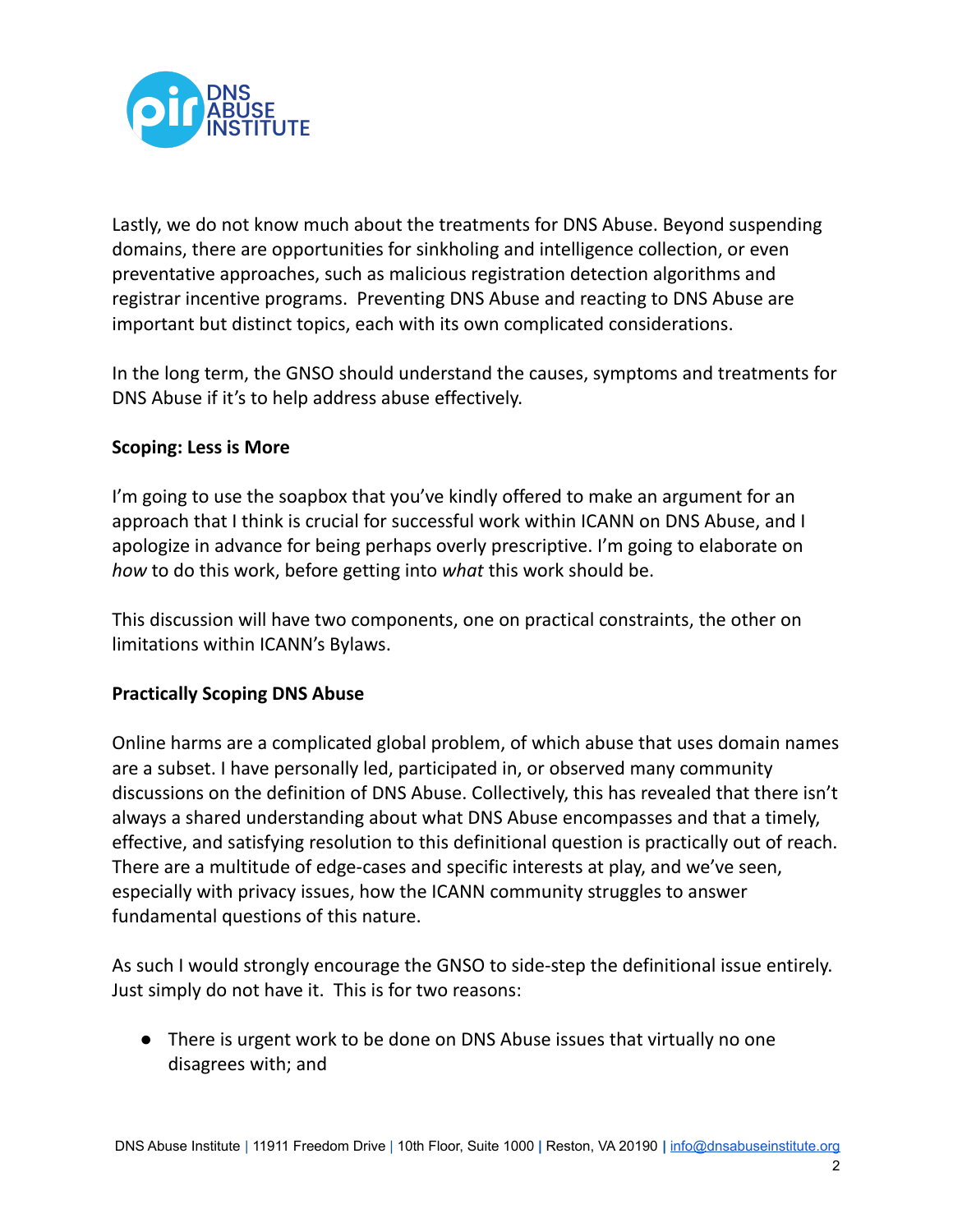

● The ICANN community has already spent years attempting to define DNS Abuse. Continued definitional discussions will take years, contribute to volunteer burnout, and exacerbate existing community issues with producing and implementing timely policies.

Let me be as clear as possible. This GNSO does not need to fully and completely define DNS Abuse to move forward and create positive change on the DNS Abuse landscape. The GNSO can select from several issues central to DNS Abuse without worrying about the margins. Start at the center, and establish expertise and processes for addressing unambiguous harms at the core of DNS Abuse.

It's possible after spending time on the portions of DNS Abuse for which there is wide agreement, that the GNSO will need to consider if other types of DNS Abuse fall into its remit, but it will then be doing so from a place of strength and experience.

# **Scoping DNS Abuse work within ICANN's Bylaws**

It is not just the practical issues of scoping that are relevant, there are also important considerations around ICANN's Bylaws and remit.

ICANN has recently been both clearer and firmer that regulation of Website Content Abuse<sup>1</sup> falls outside of its remit. ICANN Org recently published The Last Four [years](https://www.icann.org/en/system/files/files/last-four-years-retrospect-brief-review-dns-abuse-trends-22mar22-en.pdf) in [Retrospect:](https://www.icann.org/en/system/files/files/last-four-years-retrospect-brief-review-dns-abuse-trends-22mar22-en.pdf) A Brief Review of DNS Abuse Trends, in which it states that "depending on what you mean by DNS abuse, some types of abuse perpetrated via the Internet may not fall within ICANN's remit and capabilities as the technical coordinator of the DNS. ICANN is not and was not designed to be the Internet's content police."

This guidance harkens back to its 2015 Blog "ICANN is not the [Internet](https://www.icann.org/en/blogs/details/icann-is-not-the-internet-content-police-12-6-2015-en) Content Police," in which ICANN's then Chief Compliance Officer, Allen Grogan, detailed why it would not be appropriate for ICANN, given its technical remit, to be in the business of enforcing policies involving Website Content Abuses. Mr. Grogan states:

"Allow me to say this clearly and succinctly  $-$  ICANN is not a global regulator of Internet content, nor should the 2013 Registr[ar] Accreditation Agreement (RAA) be interpreted in such a way as to put us in that role. Our mission is to coordinate, at the overall level, the global Internet's systems

DNS Abuse Institute | 11911 Freedom Drive | 10th Floor, Suite 1000 **|** Reston, VA 20190 **|** [info@dnsabuseinstitute.org](mailto:info@dnsabuseinstitute.org)

<sup>&</sup>lt;sup>1</sup> For more information on Website Content Abuse, see page 3 of the [Framework](https://dnsabuseframework.org/media/files/2020-05-29_DNSAbuseFramework.pdf) to Address Abuse.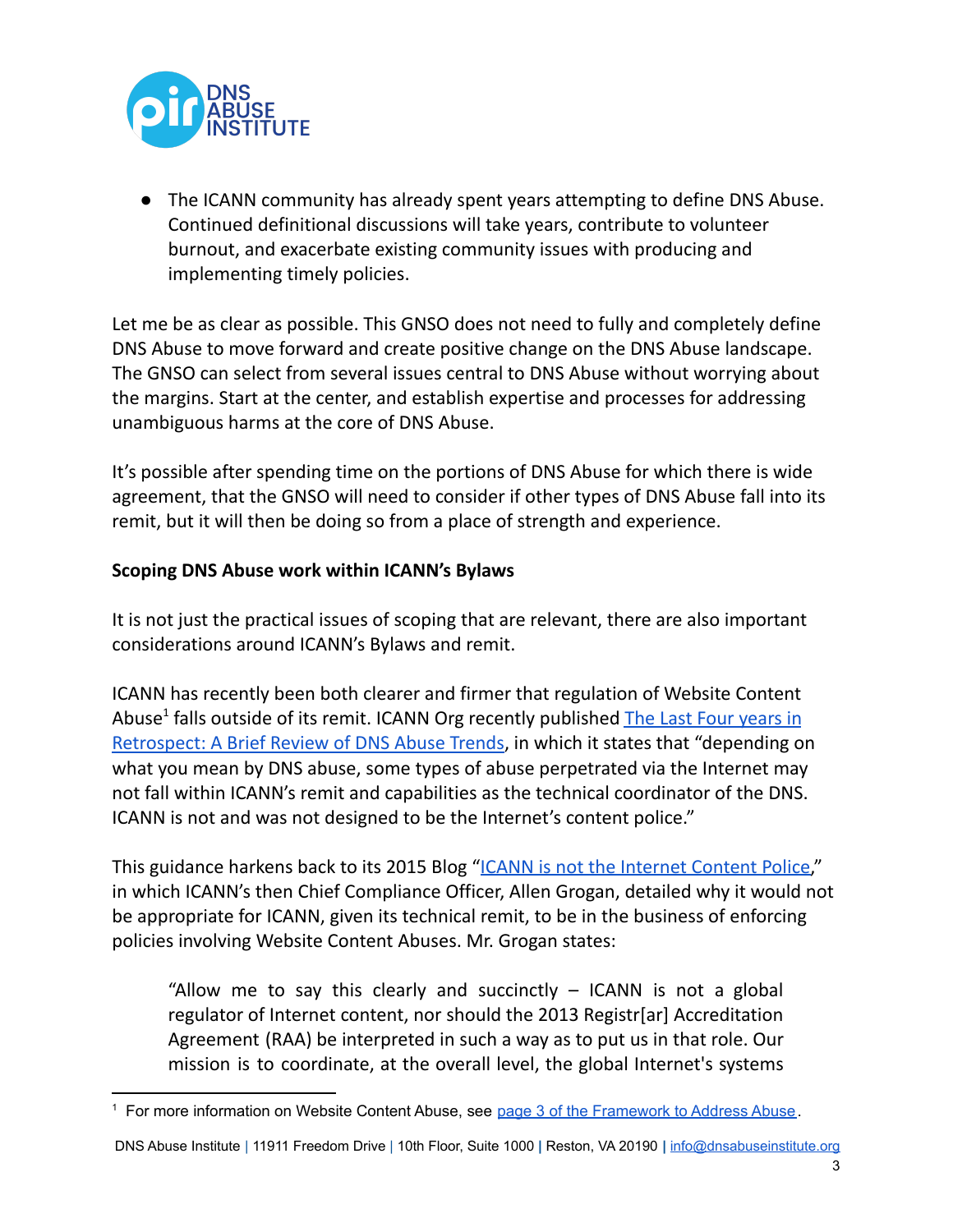

of unique identifiers, and in particular, to ensure the stable and secure operation of the Internet's unique identifiers. …

Though the appropriate interpretation of 2013 RAA is the subject of debate, there are clear-cut boundaries between ICANN enforcing its contracts and the enforcement of laws and regulations by the institutions mentioned earlier. A blanket rule requiring suspension of any domain name alleged to be involved in illegal activity goes beyond ICANN's remit and would inevitably put ICANN in the position of interpreting and enforcing laws regulating website content. At worst, it would put ICANN squarely in the position of censoring, or requiring others to censor, Internet content."

Mr. Grogan goes on to outline the complexities of why this must be so, notably including various legal schemas around the world that demonstrate how untenable this content regulation role would be. He notes the various (and sometimes conflicting) laws on blasphemy and religious defamation, hate speech, laws targeting political dissidents, and pornography. I thought this ICANN blog was very thoughtful and articulate and I'd encourage anyone curious about the question of ICANN's remit to read it.

Of course, the ICANN blog reflects the legal reality codified in [ICANN's](https://www.icann.org/resources/pages/governance/bylaws-en) Bylaws. Section 1.1(c) of the ICANN Bylaws states:

"ICANN shall not regulate (i.e., impose rules and restrictions on) services that use the Internet's unique identifiers *or the content that such services carry or provide*, outside the express scope of Section 1.1(a). For the avoidance of doubt, ICANN does not hold any governmentally authorized regulatory authority."

(emphasis added). Finally on this ground setting for any eventual PDP, I'd point out that the question of whether a policy on Website Content Abuse falls within ICANN's remit and would be enforceable in ICANN's contracts has already been asked by the GNSO to ICANN's Office of the General Counsel (ICANN OGC). As noted in the 2010 [Registration](https://gnso.icann.org/sites/default/files/filefield_12530/rap-wg-final-report-29may10-en.pdf) Abuse Policies [Working](https://gnso.icann.org/sites/default/files/filefield_12530/rap-wg-final-report-29may10-en.pdf) Group Final Report:

"In the Issues Report that led to the RAPWG, the ICANN General Counsel 's office wrote: 'Is the issue in scope of GNSO Policy Making? Section 4.2.3 of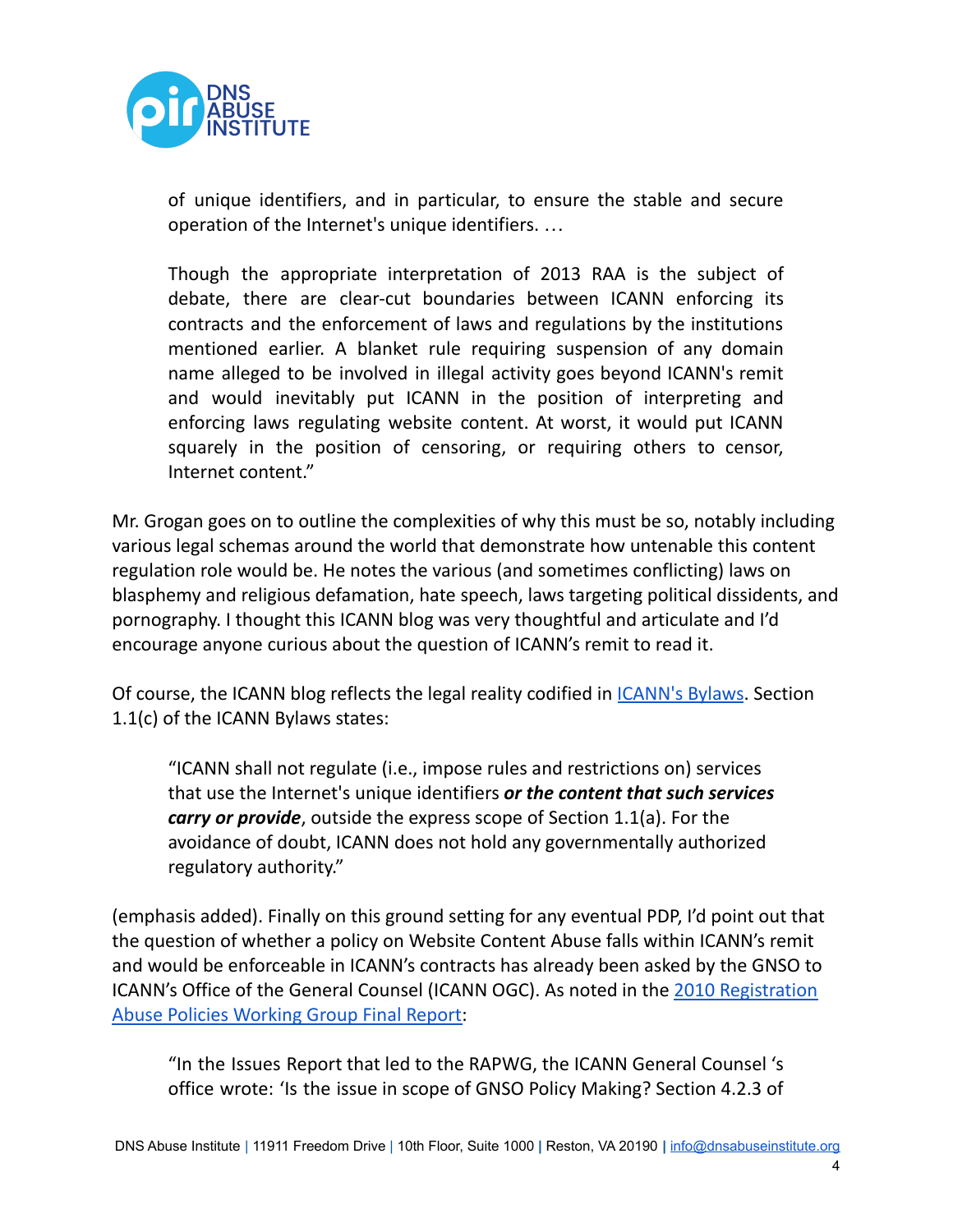

the RAA between ICANN and accredited registrars provides for the establishment of new and revised consensus policies concerning the registration of domain names, including abuse in the registration of names, but **policies involving the use of a domain name (unrelated to its registration) are outside the scope of policies that ICANN could enforce on registries and/or registrars**.'"

(emphasis added). I know that there are parts of the ICANN Community that find this boundary unsatisfying and I appreciate where they are coming from. There are any number of voluntary initiatives out there regarding certain categories of Website Content Abuse, such as the Framework to Address Abuse, but ultimately Website Content Abuse questions fall outside of ICANN's remit and necessarily fall outside of what could be part of a PDP on DNS Abuse.

### **Recommended Approach: Exploration of Micro-PDPs on DNS Abuse**

As mentioned above, there are issues of DNS Abuse with near universal agreement: specifically that malicious registrations used for the distribution of malware, phishing, or the operation of botnets are appropriately and reasonably addressed by registrars and registries. We all agree that this is clear-cut DNS Abuse, which means there is an opportunity to focus on this issue at the outset and make meaningful progress on abuse.

ICANN's current work on Transfer Policy provides a model for an approach. I would propose three seperate, sequential efforts, either narrowly scoped efforts or PDPs, for mitigating malicious<sup>2</sup> registrations:

- $\bullet$  Malicious Registrations used for the distribution of Malware<sup>3</sup>;
- Malicious Registrations used for Phishing;
- Malicious Registrations used for the operation of Botnet command and control systems.

By restricting the work to malicious registrations, the GNSO ensures that these efforts are within ICANN's remit, and avoids the complexities of issues involving actors outside of ICANN's contractual regime, like hosting companies and content distribution

<sup>&</sup>lt;sup>2</sup> For more information on the difference between malicious registrations versus compromised domains, please see DNSAI Best Practice on Identifying Malicious [Registrations](https://dnsabuseinstitute.org/best-practices-identification-mitigation-of-dns-abuse/)

<sup>&</sup>lt;sup>3</sup> For definitions of these terms, please see the **[Framework](https://dnsabuseframework.org/media/files/2020-05-29_DNSAbuseFramework.pdf) to Address Abuse**, and the Internet and Jurisdiction Policy Network's Operational [Approaches,](https://www.internetjurisdiction.net/uploads/pdfs/Papers/Domains-Jurisdiction-Program-Operational-Approaches.pdf) Norms, Criteria and Mechanisms